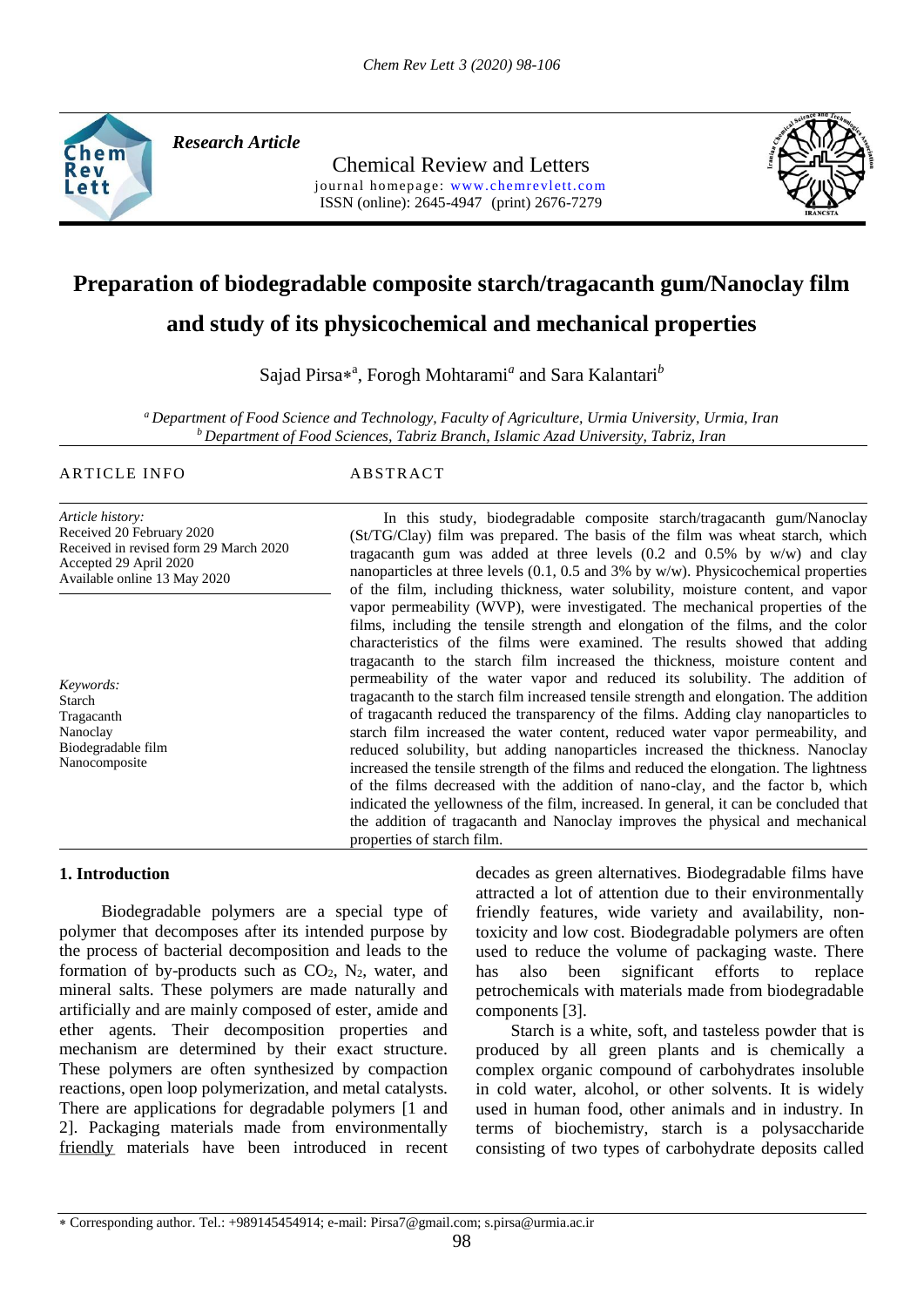amylose and amylopectin. The monomers of this polysaccharide are glucose units that bind together to form alpha 1 and 4 bonds. The simplest amylose starch is linear polymer. Betadine solution can be used to identify starch, which will change color to blue during the oxidation/reduction reaction of starch and iodine. Corn starch is a type of starch that is made from corn kernels. Corn starch is obtained from the seeds of corn seeds. Corn starch is a common food element used in thick sauce or soup and in making corn syrup and other sugars [4 and 5].

Tragacanth, also known as Gum tragacanth in the world, is the most important product of the tragacanth plant [6]. The most important suppliers of tragacanth in the world are Iran, Turkey and Syria, respectively. This medicinal and potent substance is available in different shapes and colors. Its colorless or white sheet is the best and most expensive product of tragacanth. As a medicinal substance, tragacanth has a decisive role in the manufacture of medicines and medicinal substances. In the pharmaceutical industry, this material is used for the preparation of mucilage, tragacanth powder, as well as for the preparation of various tablets [7]. Because tragacanth has medicinal properties, it is used as an emulsifier to keep water-soluble pharmaceuticals suspended. Tragacanth may also be added to volumeenhancing drugs. Other properties of tragacanth are used as an emollient and soothing in cosmetic products. Tragacanth is used as a suspension, emulsifier and adhesive in the pharmaceutical industry [8].

Nanoclay is a type of purified clay that at least is the nanometer size in one of the dimensions [9]. The chemical and physical properties of solids depend heavily on the size and shape of the microscopic particles that make them up. Nanoparticles have found many applications in a variety of fields, including medicine, pharmaceuticals, cosmetics, catalysts, food packaging, and the textile industry [10]. In addition to the mentioned applications, Nanoclay is also useful in protecting the environment. Their potential as adsorbents for volatile organic compounds, and organic/mineral pollutants is well documented in wastewater. This diversity in applications can be attributed to the adaptability of Nanoclay to change/modify. Nano-clays in combination with biodegradable polymers are very useful for modifying the mechanical properties of these polymers [11].

In this study, tragacanth gum and clay nanoparticles were used to improve the physicochemical and mechanical properties of biodegradable corn starch film. Due to the fact that starch film is mechanically brittle and easily dissolved in water and loses its special properties, the gelizing properties of tragacanth improve the mechanical behavior of starch film and increase the resistance of starch film in water. Clay nanoparticles also improve the mechanical properties of starch film and increase the film's resistance to water dissolution.

# **2. Material and Methods**

### *2.1. Materials*

Corn starch was prepared from Urum Aydan Sanat Co. (Iran, Urmia). Tragacanth was obtained from the Medicinal Plants Store (Urmia, Iran). Clay nanoparticles (with a particle size of 30 to 100 nanometers) were produced by Nanogiloguzak Company (Iran, Tehran). Magnesium nitrate, calcium chloride, and other chemical compounds used were produced by Merck (Germany) and Sigma-Aldrich (USA).

# *2.2. Preparation of St/TG/Clay film*

To prepare the St/TG/Clay film, 2 g of starch in 100 ml of water at  $70 \text{ °C}$  was dissolved by a magnetic stirrer (RS3001, MLW, and Germany) at a speed of 2000 rpm. The tragacanth powder was then added to the solution in grams (according to Table 1 statistical design) and dissolved at 70  $\rm{^{\circ}C}$  by a mechanical mixer (BH8, Iran) at 1500 rpm for 1 hour. Glycerol (40% weight of dry matter) was then added to the solution as a plasticizer and dissolved in the solution for 20 minutes under the same conditions. The Nanoclay powder (according to Table 1) was then added to the solution and dispersed by a mechanical mixer at 1500 rpm for 1 h. 25 ml of the final solution was poured into special plates with a diameter of 10 cm and dried for 48 hours at room temperature and the dried film was obtained. The dried film was stored in zippered bags at room temperature [12].

# *2.3. St/TG/Clay film tests*

# *2.3.1. Thickness*

The thickness of the films was measured randomly in 5 positions with a manual micrometer (MitutoyoCo, Japan) with a resolution of 0.001 mm and the mean values were used in the calculations.

# *2.3.2. Humidity content*

To measure the humidity content of the film, firstly the film was weighed, then it was dried in the oven at 110 °C for 3 hours to reach the constant weight, and finally, the moisture content of the film was obtained from the following equation:

Humidity content  $(\%) = (M1-M2)/M2 \times 100$  (1)

Where M1 is the initial weight of the film and M2 is the film weight after drying [13].

# *2.3.3. Solubility*

Solubility in water was measured according to standard method and expressed as the percentage of dry matter of the film dissolved in water after 24 hours of immersion in water. The films  $(2\times2$  cm) were weighed,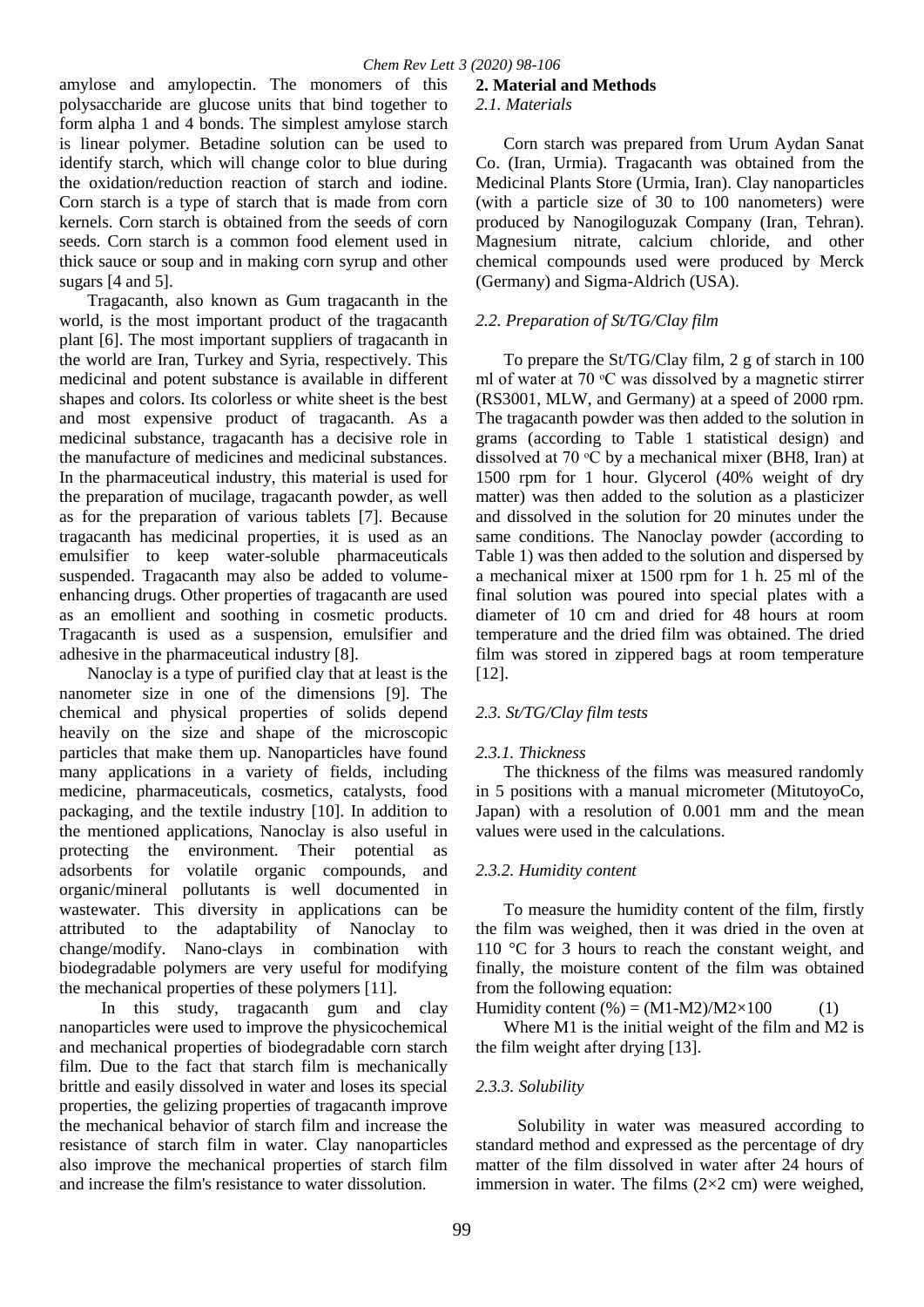then weighed films were immersed in 30 ml of distilled water and stirred for 3 hours. Then the films were taken and were dried in an oven at 105 °C for 24 hours. Solubility percent in water films was calculated according to the following equation: Solubility (%) = (Wi- W<sub>f</sub>)/W<sub>i</sub> × 100 (2) Where,  $W_i$  and  $W_f$  are the initial weight and final weight

of the film samples, respectively.

#### *2.3.4. Water vapor permeability (WVP)*

Water vapor permeability (WVP) test was performed by the following method; Glass vials with an average diameter of 2 cm and width of 4.5 cm were used to determine WVP.

The films were cut into 2.5 cm diameter discs and then adhered to the vial exit's lid containing 3 g of water-free CaSO4. The vials were weighed with all their contents and placed in a desiccator containing saturated K2SO4 (K2SO4 saturated solution provides 97% constant relative humidity at 25 °C).

Vial weight changes were measured every 6 hours for four days. The amount of water vapor transmitted from the films was determined by the weight of the vials. The weight gain curves of the vials were plotted over time and after calculating linear regression, the slope of the resultant line was calculated. By dividing the slope of the line corresponding to each vial to the entire film surface exposed to water vapor, water vapor transmission rate (WVTR) and water vapor permeability (WVP) were calculated according to following equations [14].

| WVTR=Slope/A                     | (3) |
|----------------------------------|-----|
| $WVP = (WVTR \times L)/\Delta P$ | (4) |

 Where; WVTR is the water vapor transfer rate  $(g/m2h)$ , L: film thickness  $(m)$ , A: film surface area (m2), ΔP: relative water vapor pressure difference (Pa), WVP: Water vapor permeability (g/mhPa). 2.3.5. Mechanical properties

The mechanical properties of the films were measured by the texture analyzer instrument (Zwick/Roell Model FR010; Germany). Standard method number ASTM (2010) D 882-10 was used for this purpose. Prior to the mechanical tests, all samples were incubated for 24 hours at 55% relative humidity (calcium nitrite saturation), then three samples of each film were cut  $(0.5\times8$  cm).

The films were placed between the two jaws of the instrument. Elongation at break (MPa) was measured with the device and the following equation was used to calculate the tensile strength (TS) of the films [15]:

 $TS=F/(w \times d)$  (5) Where, TS is tensile strength  $(Pa)$ , F is force  $(N)$ , d is film thickness ( $\mu$ m) and w is film width (m).

*2.3.6. Color properties* 

Color of films was measured by a colorimeter (Minolta, CR-410; Japan). The color properties including L, a and b were recorded. L indicates the brightness (from L=0 for black to  $L=100$  for white), a indicates green to red  $(a=60)$  for Green to  $a=60$  for red) and b indicates blue to yellow (from  $b = -60$  blue to  $b = 60$  for yellow) [16].

2.4. Statistical properties

In this study, to investigate the effect of tragacanth gum and clay nanoparticles on the physical, chemical and mechanical properties of the film (thickness, moisture, solubility, water vapor permeability, tensile strength, elongation and color properties), a central compound design (CCD) was used (Table 1). Data analysis was performed at the 95 % probability level with the Design Expert-10 software.

Table 1. List of experiments based on a central composite design (CCD)

| Run                     | TG (%)           | Clay $(\%)$      |
|-------------------------|------------------|------------------|
| $\mathbf 1$             | $2.5\,$          | 3                |
| $\sqrt{2}$              | 2.5              | 1.5              |
| $\mathfrak{Z}$          | 2.5              | 1.5              |
| $\overline{\mathbf{4}}$ | 2.5              | 1.5              |
| 5                       | 5                | 3                |
| 6                       | 5                | 1.5              |
| $\overline{7}$          | 5                | $\boldsymbol{0}$ |
| $\,8$                   | $2.5$            | 1.5              |
| 9                       | 2.5              | $\boldsymbol{0}$ |
| 10                      | $\boldsymbol{0}$ | $\boldsymbol{0}$ |
| 11                      | $\boldsymbol{0}$ | 3                |
| 12                      | 2.5              | 1.5              |
| 13                      | $\boldsymbol{0}$ | 1.5              |

#### **3. Result and discussions**

The response surface method (RSM) was used to investigate the effect of tragacanth gum and clay nanoparticles on the physical, chemical and mechanical properties of the film (thickness, moisture, solubility, water vapor permeability, tensile strength, elongation and color properties). This method is a set of mathematical methods that determines the relationship between one or more response variables to several independent variables. Mathematical relationships, mathematical models, and regression coefficients between the responses and the independent variables (tragacanth gum effect and clay nanoparticles) were calculated and reported in Table 2.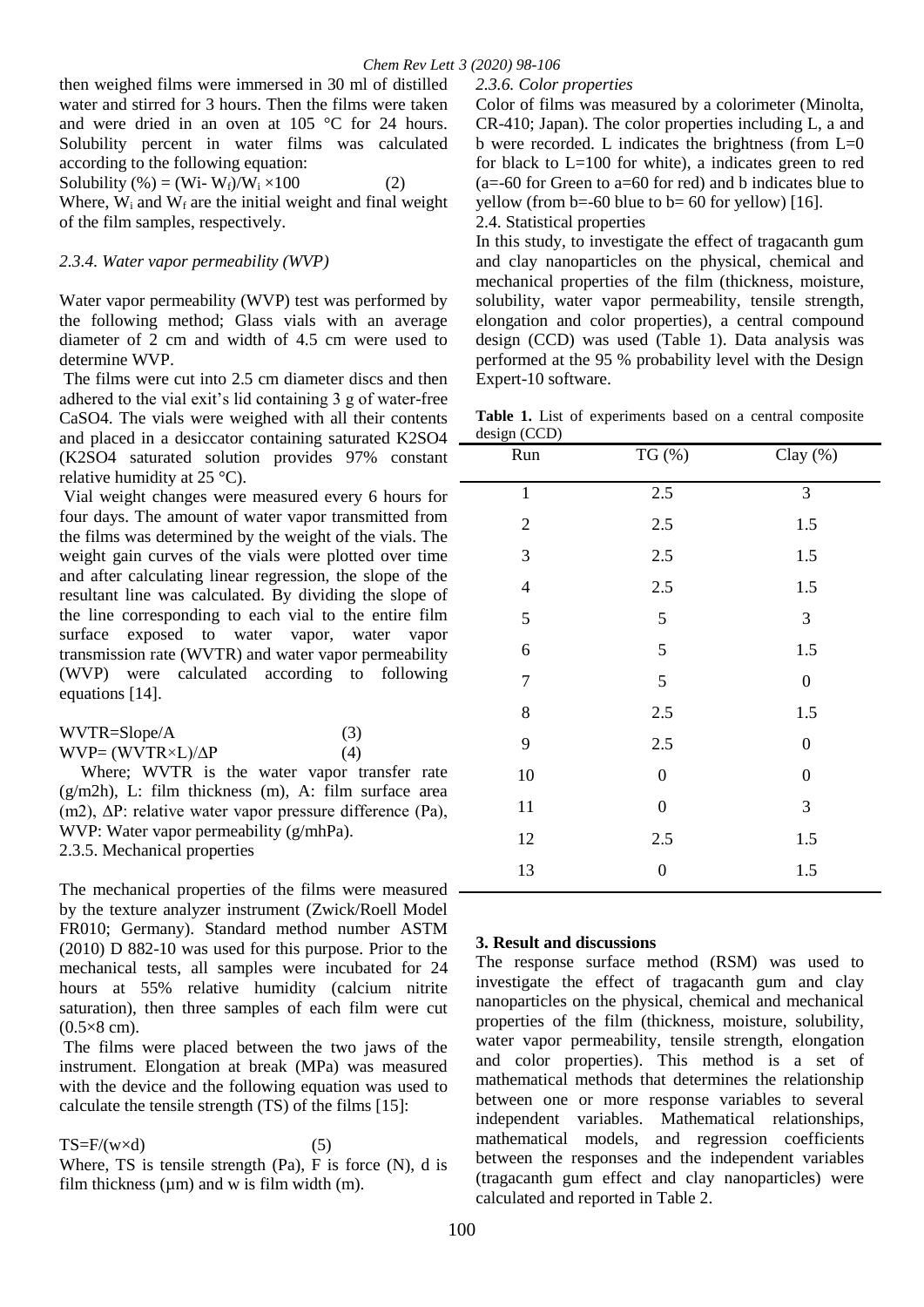### *3.1. Thickness and humidity*

Fig. 1 shows 3-Dimensional plots and perturbation curves of the effect of TG and Clay on the thickness and humidity content of starch film. Thickness is very important in films and polymers, because the thickness of the film affects the mechanical properties, solubility, strength and permeability of the film to various gases. Especially when the film is used for food packaging, the film thickness is very important because there is a significant relationship between film thickness and food quality control. For example, high-thickness films with low permeability to water vapor significantly increase the ability to control the quality of sensitive food products.

| Table 2. Mathematical models and regression coefficients between responses and independent variables |  |  |
|------------------------------------------------------------------------------------------------------|--|--|
|                                                                                                      |  |  |

| Response                           | Equation                                                                                                                    |       | Adj R <sup>2</sup> |
|------------------------------------|-----------------------------------------------------------------------------------------------------------------------------|-------|--------------------|
| Thickness $(\mu m)$                | $=+41.5+7.8*TG$ (%)+6.2*Clay (%)                                                                                            | 0.985 | 0.982              |
| Humidity $(\%)$                    | $=+37.6+4.80*TG$ (%)+2.2*Clay (%)                                                                                           | 0.996 | 0.995              |
| Solubility (%)                     | $=+29.80-2.74*TG$ (%)-1.79*Clay (%)+0.13*TG (%)*Clay (%)-<br>0.09*TG $(\%)^2$ -0.03*Clay $(\%)^2$                           | 0.998 | 0.997              |
| WVP $(\times 10^{-5}$<br>g/m.s.Pa) | $=+5.2+0.76*TG$ (%)-1.55*Clay (%)+0.03*TG (%)*Clay<br>$(\%)+0.11*\text{TG}$ (%) <sup>2</sup> +0.21*Clay (%) <sup>2</sup>    | 0.982 | 0.968              |
| TS (MPa)                           | $=+4.61+0.70*TG(\%)+1.44*Clay(\%)-0.16*TG(\%)*Clay$<br>$(\%)+0.15*\text{TG}$ (%) <sup>2</sup> +0.10*Clay (%) <sup>2</sup>   | 0.995 | 0.991              |
| EB(%)                              | $=+51.10+4.195*TG$ (%)-6.34*Clay (%)+0.33*TG (%)*Clay<br>$(\%)+0.32*\text{TG}$ (%) <sup>2</sup> +0.46*Clay (%) <sup>2</sup> | 0.989 | 0.982              |
| L                                  | $=+79.06-3.86*TG$ (%)-2.77*Clay (%)                                                                                         | 0.980 | 0.976              |
| a                                  | $=1.43+1.53*TG$ (%)+1.88*Clay (%)                                                                                           | 0.978 | 0.974              |
| $\mathbf b$                        | $=+4.65+1.33*TG$ (%)+1.66*Clay (%)                                                                                          | 0.980 | 0.976              |

As the thickness curves show, the addition of tragacanth and Nanoclay to the starch film increases its thickness. The effect of tragacanth on increasing film thickness is greater than that of Nanoclay. By adding 5% by weight of tragacanth to the film, the thickness of the film has increased by more than 100%. Due to the fact that tragacanth has a gel-like property and can absorb moisture and swell, increasing the thickness of the film in the presence of tragacanth was expected. Clay nanoparticles increase the interval between polymer chains and increase its thickness by placing them in the spaces between the starch polymers. In the film that had the highest amount of tragacanth and Nanoclay, the highest thickness of the film was observed.

Starch film humidity increased significantly with increasing tragacanth and Nanoclay. However, the effect of nanoparticles on increasing film moisture was much lower than that of tragacanth. As mentioned, tragacanth has a high moisture absorption property, and by absorbing water molecules, it can increase the moisture content of the film. The reason for the increase in film moisture in the presence of Nanoclay is probably due to the fact that hydrogen bonds are formed between water molecules and Nanoclay and the film moisture increases. The film showed the highest amount of tragacanth and the highest amount of Nanoclay, the high moisture content. Saberi and her colleagues have prepared a compound film of starch and guar gum and have examined the effect of guar gum on the thickness and moisture of the film, which their results are in line with the results of the present study [17].

### *3.2. Solubility and WVP*

Fig. 2 shows 3-Dimensional and contour plots of the effect of TG and Clay on the solubility and WVP of starch film. Water solubility and water vapor permeability (WVP) are very important characteristics of biodegradable polymers. Since the structure of most food products is water-based and considering that the presence of moisture in food products creates the ground for microbial and algal spoilage of food products, so the solubility of biodegradable films and permeability to water vapor are factors to consider when choosing a packaging film. The proper WVP of a packaging film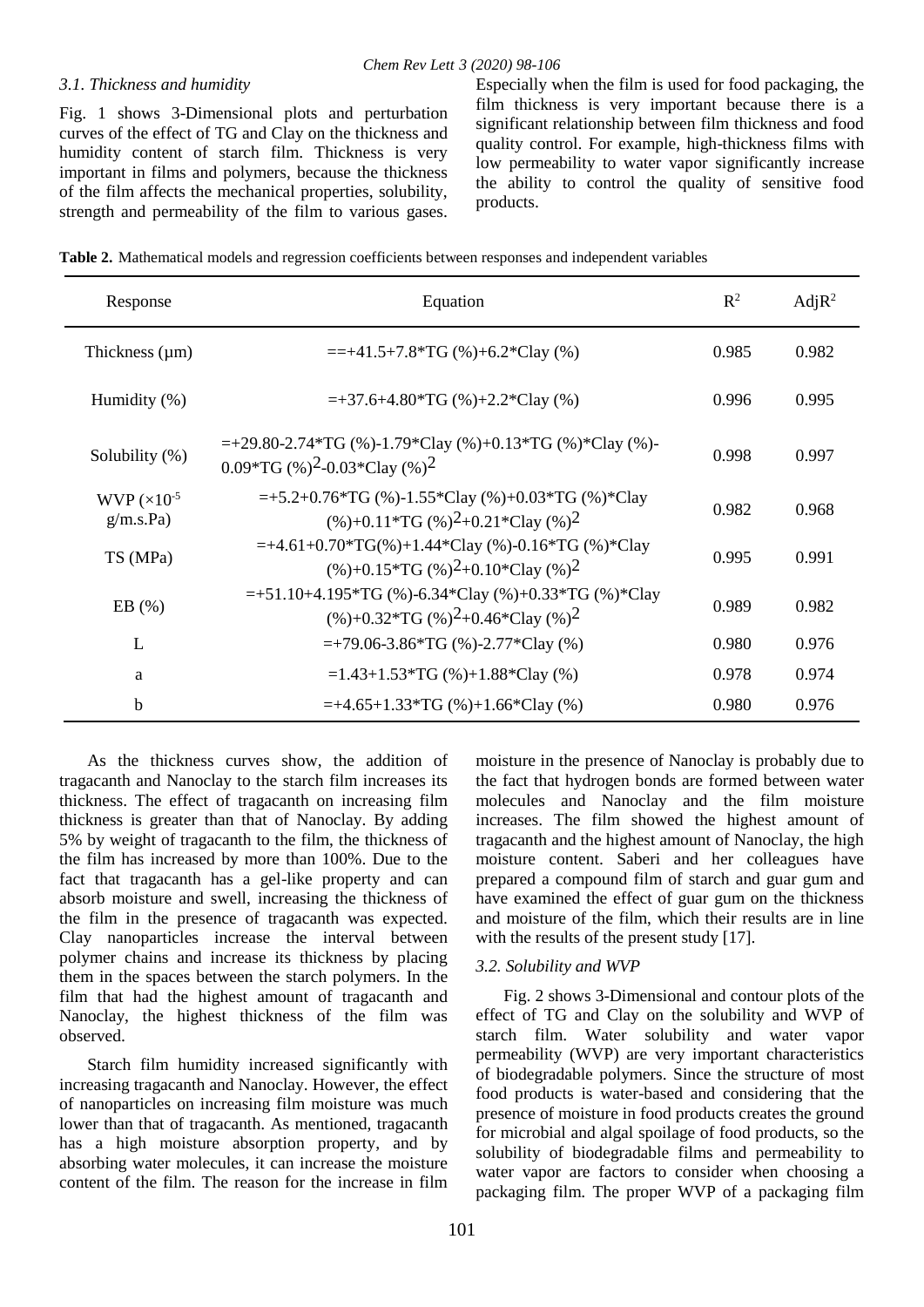depends on the type of food product and its storage conditions.

As the results show, adding tragacanth to the starch film greatly reduces its solubility. Reducing the solubility of starch film in the presence of tragacanth is due to the fact that tragacanth contains a substance called bassorin, which is insoluble in water and reduces the solubility of the film in water. Nanoclay have also somewhat reduced the solubility of starch film. The reducing of solubility in the presence of clay nanoparticles is due to this fact that clay strengthens chemical bonds between polymer starch resins and makes them physically strong in the water.

According to the results, tragacanth has increased the permeability of starch film to water vapor. As mentioned earlier, due to the fact that tragacanth has the

ability to create a gel, it causes the starch film to swell and creates a gap between the polymer chains of the starch, which allows the vapor molecules to pass through, thus increasing WVP. Unlike tragacanth, Nanoclay has reduced WVP. Clay nanoparticles are placed in empty spaces between starch polymers and prevent the passage of water vapor molecules, thus reducing WVP.

Santacruz et al. (2015) examined the effect of chitosan on the physical properties and solubility of starch film, the results of which confirmed the results of the present study [18]. Schmidt et al. (2013) examined the effect of stearic acid as a modifier of the structure film and concluded that the modifiers reduce the WVP of the film, which is consistent with the results of the present study [19].



**Fig. 1.** 3-Dimensional plots and perturbation curves of the effect of TG and Clay on the thickness and humidity content of starch

film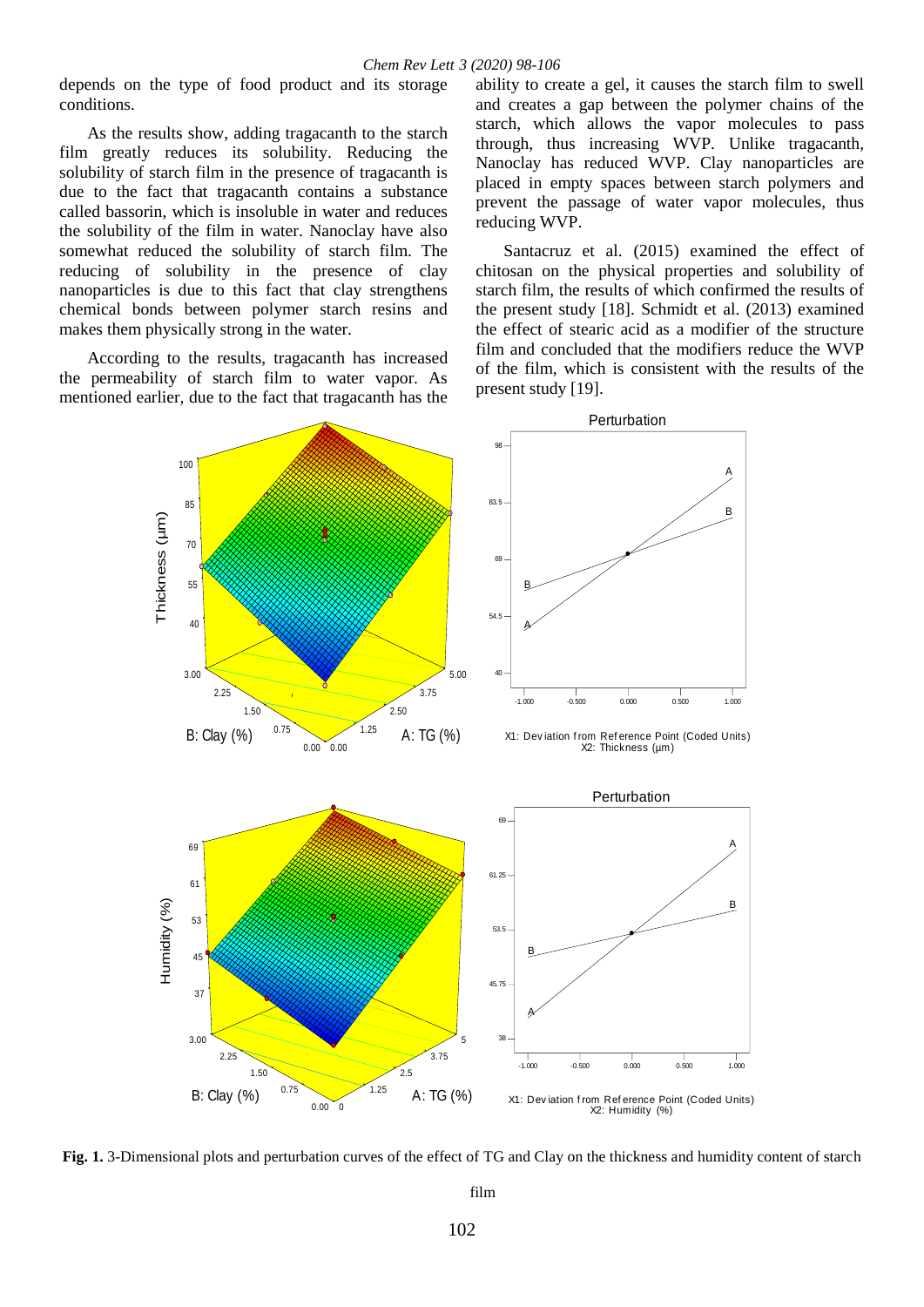

**Fig. 2.** 3-Dimensional and contour plots of the effect of TG and Clay on the solubility and WVP of starch film

#### *3.3. Mechanical properties*

Fig. 3 shows 3-Dimensional plots of the effect of TG and Clay on the TS and EB of starch film. Biodegradable films, although environmentally are interesting and are called environmentally friendly polymers, they are mechanically flawed. These polymers do not have good tensile strength and strain to break.

Therefore, in recent years, many studies have been done on the mechanical properties of biodegradable films. One of the ways to enhance the mechanical properties of films is to compost these materials together and also to composite these films with nanoparticles.

Nanoclay is one of the best nanomaterial to enhance the mechanical properties of biodegradable films. As shown in Fig. 3, tragacanth has dramatically increased the tensile strength of the starch film, so that by adding 5% tragacanth to the starch film, its tensile strength has more than tripled. By placing tragacanth polymers between the starch polymer chains, the van der

Waals forces between the polymer chains are likely to be strengthened, which increases the tensile strength of the starch film.

Clay nanoparticles also increase the tensile strength of starch film. In fact, clay nanoparticles are materials that, by creating electrostatic interactions with the polymer chains of starch, increase the cohesion of the polymer network and increase its tensile strength. As for the elasticity of the starch film, as can be seen, Tragacanth has increased the elasticity of the starch film, while the Nanoclay has reduced the tensile strength of the starch film. As we know, tragacanth has the property of absorbing water and can form gels, so by placing tragacanth gel in the structure of the starch film, this gel acts as a plasticizer and increases the elasticity of the film.

Regarding the effect of clay nanoparticles, it should be noted that these nanoparticles reduce the flexibility of the film and reduce its tensile strength by placing it between polymer chains and increasing the mechanical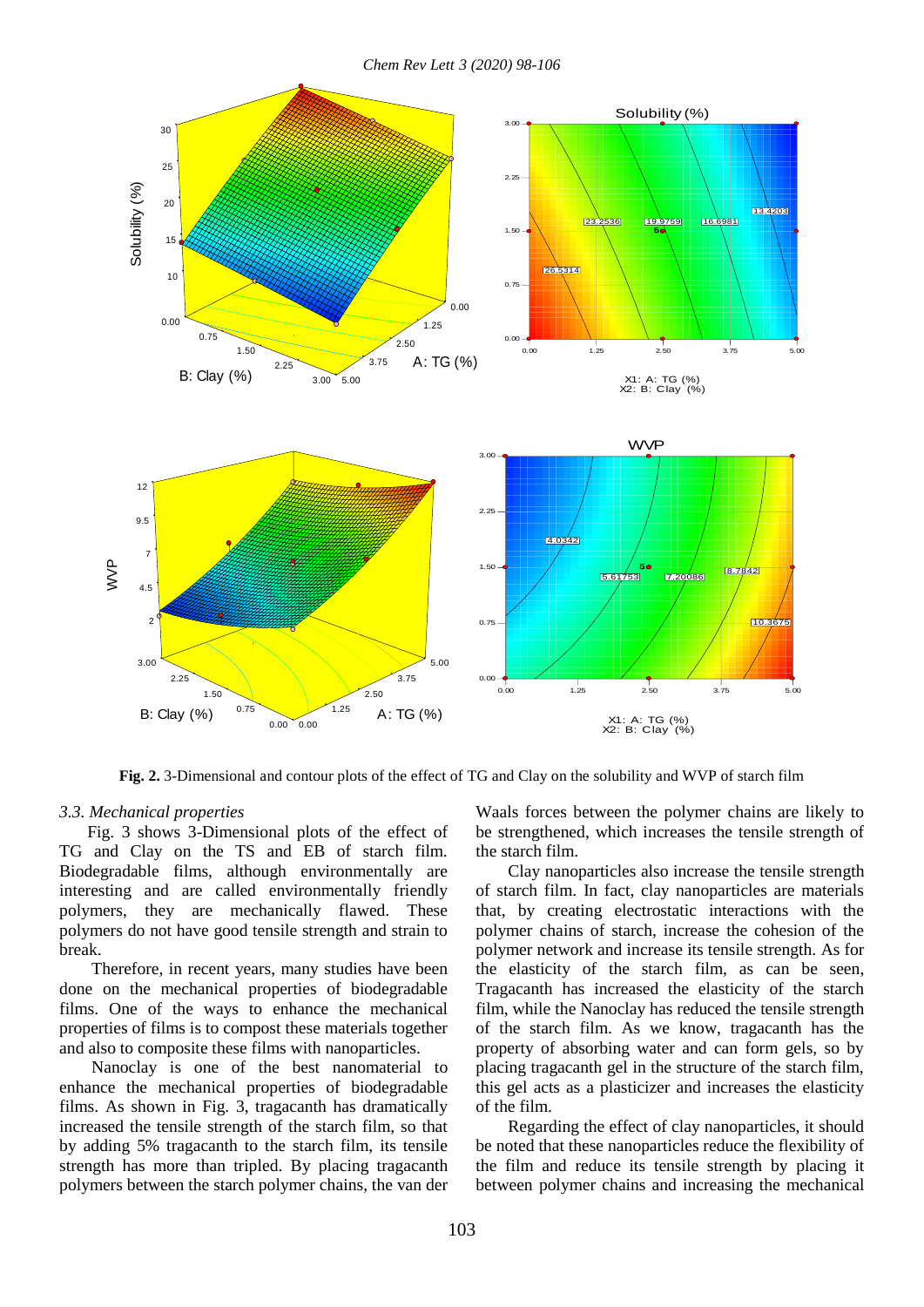strength of the film. Wu et al. (2009) examined the effect of agar gel on the mechanical properties of starch Film, the results of their research on the tensile strength and elongation of starch film confirm the results of the present study [20]. Lao et al.

(2019) examined the effect of clay nanoparticles on the mechanical properties of biodegradable films, whose their results are consistent with the results of the present study [21].

#### *3.4. Color properties*

Fig. 4 shows the contour plots of the effect of TG and Clay on the color properties (L, a and b) of starch film. The color and transparency of the packaging film are one of the most important and influential factors in terms of consumer acceptance. Color is one of the most important characteristics of a food film, which plays an important role in its appearance and marketability. In general, polymer film with high lightness and more similarity to synthetic plastics has high acceptance and application.

The color specifications of the packaging film depend on the type of composition and the process used to make the film. Biodegradable films are usually clear, milky, or colored. Indicator a, indicates the red-green rate of the samples so that the positive numbers represent the redness and the negative numbers indicate the green color of the samples. Similarly, the b-indicator indicates that the color of the samples is yellow-blue, and the negative b indicates the presence of a blue background and a positive b indicates a yellow background in the samples. L indicates the lightness.





**Fig. 3.** 3-Dimensional plots of the effect of TG and Clay on the TS and EB of starch film

As can be seen from the results, the addition of tragacanth and Nanoclay to the starch film has reduced the transparency of the film. Tragacanth influence on the film's clarity has been greater than that of the Nanoclay. Due to the fact that starch is a clear film and the color of tragacanth is almost milky or gray, adding tragacanth to the film reduces its transparency. Clay nanoparticles also have a cream-yellow color, so adding clay nanoparticles to the film reduces its transparency and changes factor b to positive numbers, which indicates that by adding these nanoparticles to the film, the color of the film becomes yellow.

Tragacanth and clay nanoparticles have also increased the a-factor (red) of starch film. Kim and Lee (2002) studied the color properties of potato starch and starch-filled linear low-density polyethylene films. Their results confirm the results of the present study [22].

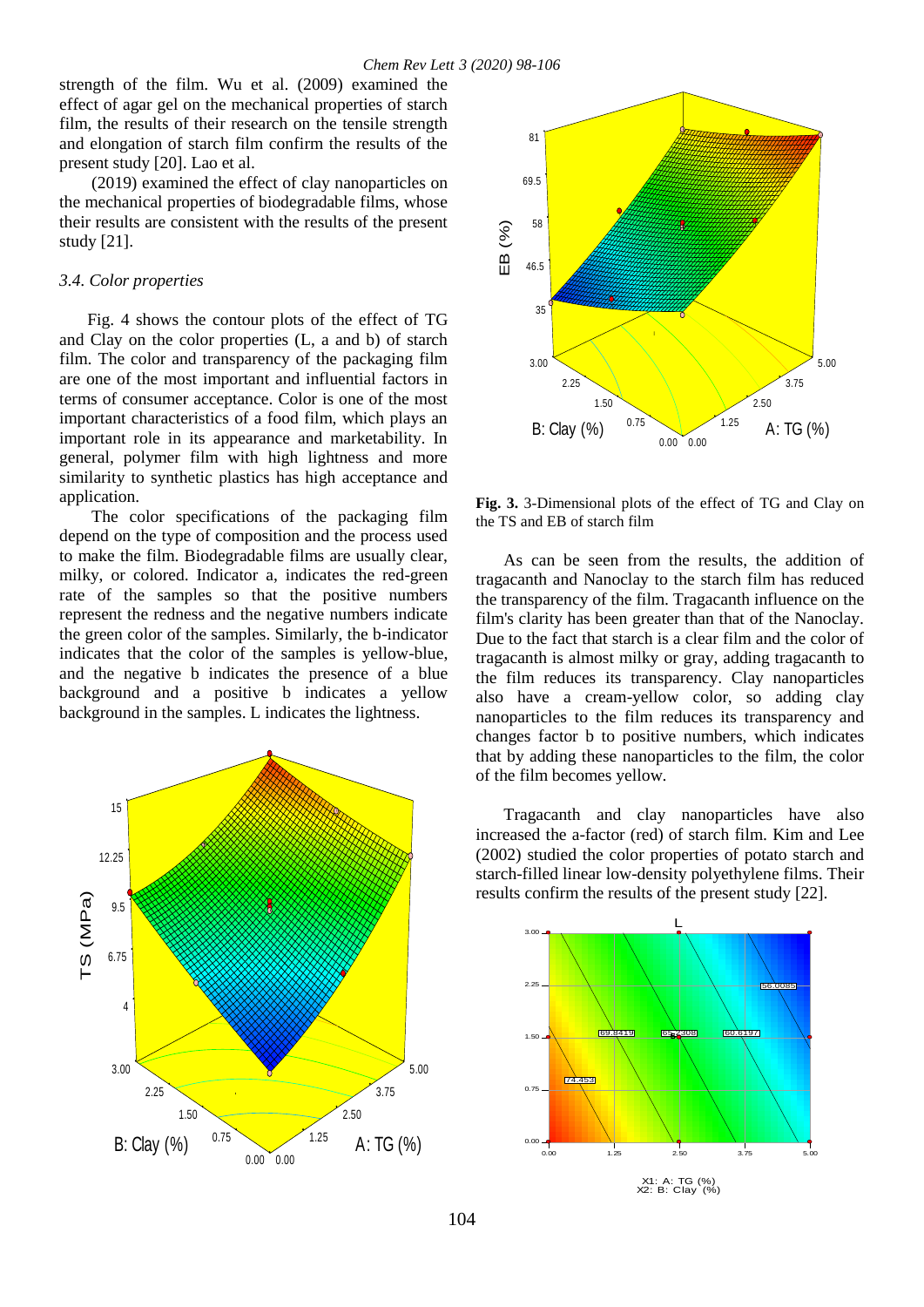

**Fig. 4.** Contour plots of the effect of TG and Clay on the color properties (L, a and b) of starch film

#### **4. Conclusion**

In this study, starch film, starch/tragacanth composite and starch/tragacanth/Nanoclay composite films were prepared. The central compound statistical design was used to investigate the effect of tragacanth concentration at three levels and clay nanoparticle concentration at three levels on the film properties. Physicochemical, mechanical and color characteristics of the prepared films were investigated. Results showed that, the addition of tragacanth and Nanoclay to the starch film increased film thickness. The effect of tragacanth on increasing film thickness was greater than that of Nanoclay. The addition of tragacanth and Nanoclay to the starch film has reduced the transparency of the film. Tragacanth influence on the film's clarity has been greater than that of the Nanoclay. Tragacanth increased the elasticity of the starch film, while the Nanoclay reduced the tensile strength of the starch film. According to the results, tragacanth increased the permeability of starch film to water vapor. Unlike tragacanth, Nanoclay has reduced WVP. Clay

nanoparticles are placed in empty spaces between starch polymers and prevent the passage of water vapor molecules, thus reducing WVP. The overall conclusion was that the addition of tragacanth and clay nanoparticles to the starch film improves the mechanical and physicochemical properties of the film and makes it usable for food packaging.

#### **References**

- [1] V. Siracusa, P. Rocculi, S. Romani, M. Dalla Rosa, Biodegradable polymers for food packaging: a review, *Trends. Food. Sci. Technol.,* 19 (2008) 634-643.
- [2] M. Pirouzifard, R.A. Yorghanlu, S. Pirsa, Production of active film based on potato starch containing Zedo gum and essential oil of Salvia officinalis and study of physical, mechanical, and antioxidant properties, *J. Thermoplast. Compos. Mater.,* (2019) p.0892705718815541.
- [3] K. Leja, and G. Lewandowicz, Polymer Biodegradation and Biodegradable Polymers-a Review. *Pol. J. Environ. Studi.,* 19(2) (2010).
- [4] S. Pirsa, I. Karimi Sani, S. Khodayvandi, Design and fabrication of starch-nano clay composite films loaded with methyl orange and bromocresol green for determination of spoilage in milk package, *Polym. Adv. Technol.,* 29 (2018) 2750-2758.
- [5] X.L. Wang, K.K. Yang, Y.Z. Wang, Properties of starch blends with biodegradable polymers, *J. Macromol. Sci. C. Polym. Rev.,* 43 (2003) 385-409.
- [6] C.A. Tischer, M. Iacomini, P.A. Gorin, Structure of the arabinogalactan from gum tragacanth (Astralagus gummifer), *Carbohydr. Res.,* 337 (2002) 1647-1655.
- [7] M. Ranjbar-Mohammadi, Production of cotton fabrics with durable antibacterial property by using gum tragacanth and silver, *Int. J. Boil. Macromol.,* 109 (2018) 476-482.
- [8] B. Singh, L. Varshney, S. Francis, Synthesis and characterization of tragacanth gum based hydrogels by radiation method for use in wound dressing application, *Radiat. Phys. Chem.,* 135 (2017) 94-105.
- [9] C.K. Lam, K.T. Lau, H.Y. Cheung, H.Y. Ling, Effect of ultrasound sonication in nanoclay clusters of nanoclay/epoxy composites, *Mater. Lett.,* 59 (2005) 1369- 1372.
- [10] T. Widya, C.W. Macosko, Nanoclay‐modified rigid polyurethane foam, *J. Macromol. Sci., B. Phys.,* 44 (2005) 897-908.
- [11] L. Wang, K. Wang, L. Chen, Y. Zhang, C. He, Preparation, morphology and thermal/mechanical properties of epoxy/nanoclay composite, *Compos. A Appl. Sci. Manuf.,* 37 (2006) 1890-1896.
- [12] E. Farshchi, S. Pirsa, L. Roufegarinejad, M. Alizadeh, M. Rezazad, Photocatalytic/biodegradable film based on carboxymethyl cellulose, modified by gelatin and TiO2-Ag nanoparticles, *Carbohydr. Polym.,* 216 (2019)189-196.
- [13] S. Pirsa, I. Karimi Sani, M.K. Pirouzifard, A. Erfani, Smart film based on chitosan/Melissa officinalis essences/pomegranate peel extract to detect cream cheeses spoilage, *Food. Addit. Contam. A.,* 37 (2020) 634-648.
- [14] S. Asadi, S. Pirsa, Production of Biodegradable Film Based on Polylactic Acid, Modified with Lycopene Pigment and TiO2 and Studying Its Physicochemical Properties, *J. Polym. Environ.,* 28 (2020) 433-444.
- [15] B. Mohammadi, S. Pirsa, M. Alizadeh, Preparing chitosan– polyaniline nanocomposite film and examining its mechanical, electrical, and antimicrobial properties, *Polym.*